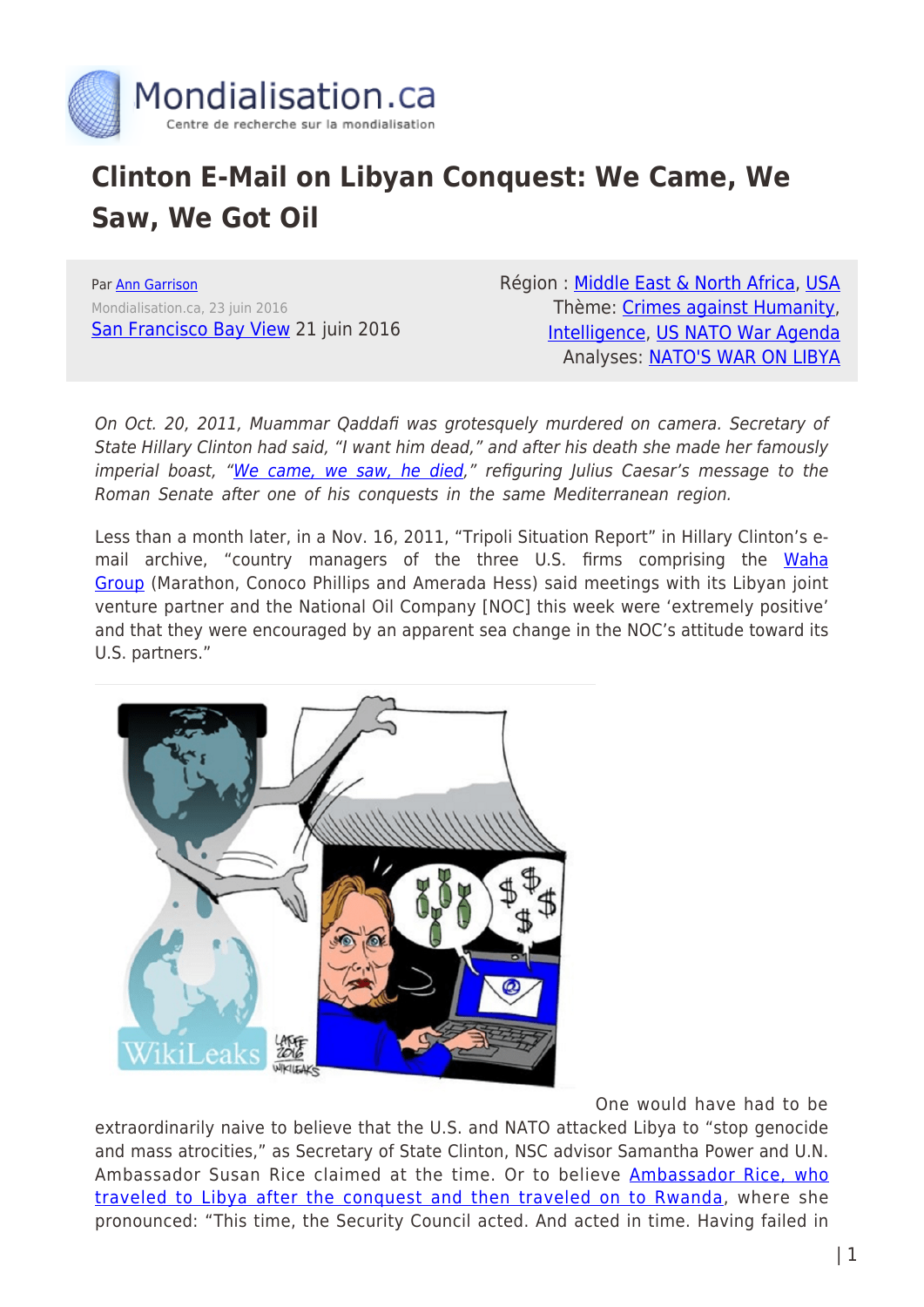Rwanda and Darfur, it did not fail again in Libya. Within less than two days, American firepower played a decisive role in stopping Qaddafi's forces and saving Benghazi." That should be enough to make anyone wonder what really happened in Rwanda and Darfur.

Most anyone paying serious attention knew that there was a lot of blood for oil involved in the NATO war on Libya, but now we have confirmation in the Wikileaks searchable database of Hillary Clinton's private e-mails, which were made available in response to a Freedom of Information Act request.

This particular e-mail also illustrates Secretary Clinton's interest in:

1) An official from the Central Bank of Libya's tour of Washington, London and New York to negotiate removal of restrictions on its assets,

2) U.N. control of Highly Enriched Uranium (HEU) and cobalt in Libya,

3) Money to be made in "the country's reconstruction,"

3) U.S. ally Qatar's role in the 2011 creation of Libya Al-Ahrar TV, a channel broadcast by satellite from its headquarters in Doha, Qatar, and

4) U.S. educated and exiled Mahmoud Shammam, Al-Ahrar TV's co-founder, who had by then become Libya's new minister of communications.

On Oct. 25, 2011, [Mahmoud Shammam had told Telegraph.co.uk.video that Qaddafi had](https://www.youtube.com/watch?v=lyuH7f0SNZ0) [been buried in a secret location](https://www.youtube.com/watch?v=lyuH7f0SNZ0) that was not a Moslem cemetery.

I highlighted key text, spelled out acronyms, and corrected a few typos in this Nov. 16. [2011, e-mail to Secretary Clinton](https://wikileaks.org/clinton-emails/emailid/10225) for easy reading:

UNCLASSIFIED U.S. Department of State Case No. F-2014-20439 Doc No. C05783460

Date: 02/29/2016

RELEASE IN PART 1.4(B),B1,1.4(D)

Sent: Wednesday, November 16, 2011 7:25 PM

To: H

Subject: Fw: Tripoli Situation Report — November 16, 2011

Classified by DAS, A/GIS, DoS on 02/29/2016 — Class: CONFIDENTIAL — Reason: 1.4(B),  $1.4(D)$  —

Fyi Declassify on: 11/16/2026

From: Abbaszadeh, Nima

Sent: Wednesday, November 16, 2011 03:16 PM B1

To: Wells, Alice G; Sullivan, Jacob Cc: S\_SpecialAssistants 1.4(B)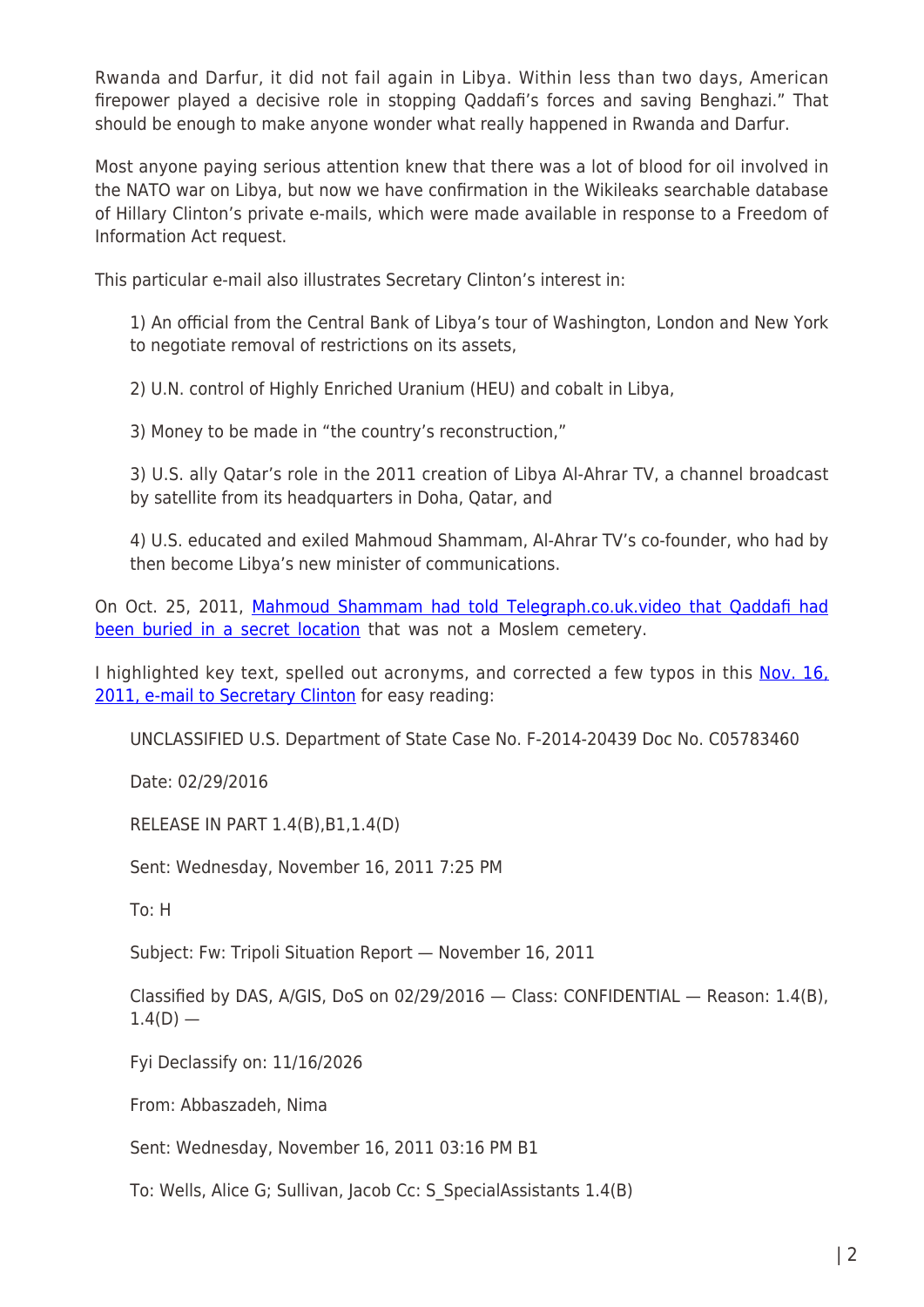Subject: Tripoli Situation Report — November 16, 2011 1.4(D)

(SBU) [Sensitive But Unclassified]

(SBU) Waha Group returns: In a November 16 meeting with Ambassador, country managers of the three U.S. firms comprising the Waha Group (Marathon, ConocoPhillips and AmeradaHess) said meetings with its Libyan joint venture partner and the National Oil Company [NOC] this week were "extremely positive" and that they were encouraged by an apparent sea change in the NOC's attitude toward its U.S. partners. The Waha Group, the only majors that have not yet resumed production in Libya, will visit its 7 fields for the first time in the coming weeks and will be producing 50,000-70,000 bpd before ramping up to 100,000 bpd by year's end. The consortium will have to invest in some replacement parts and logistical equipment before it returns to last year's production levels of 350,000 bpd. Initial production will come from its Samah and Dahrah, deemed the safest of its oil fields, while larger fields closer to Sine still face security issues.

(SBU) Waha continued: The TNC [Transitional National Government] likely will announce the formation of a Ministry of Petroleum in this interim period that will assume the regulatory role previously exercised by the NOC, they said. The favored candidate to lead the Ministry is Abdulrahman Benyeza, a respected and knowledgeable technocrat educated at the University of Texas. The TNC and NOC will be focused on production restoration for the next 18-24 months and it is unlikely they will risk the loss of time and money in reviewing contracts during this period. They welcomed a shift in attitude toward "partnership," and noted with optimism that the country's reconstruction will provide an economic driver largely absent from the Qadhafi-era kleptocracy.

(SBU)CBLassets: SamiRais, the Central Bank of Libya lead on frozen assets, said he is planning a tour of Washington, London and New York to appeal to the US, UK and UN to delist the CBL and lift remaining restrictions on its assets. Rais said the TNC will need funds to carry out any weapons-buyback programs and resolve the domestic liquidity crunch.

(SBU) IAEA: According to UNSMIL [United Nations Support Mission in Libya], IAEA is planning to visit Libya in early December. Based on Libya's full compliance with its HEU [Highly Enriched Uranium] obligations in December 2009, the IAEA is satisfied that all of the GOL's former nuclear weapons facilities are under appropriate safeguards but is concerned about the medical and commercial uses of cobalt and uranium.

(SBU) Libya Al-Ahrar TV: In a meeting with PAO, Libya Al-Ahrar [TV] Executive Manager Seraj Beshti dismissed rumors about Qatar's purported "60 days' notice" and eventual expulsion order for the network to leave Doha. Beshti noted that some financial issues have arisen with the Qatari government; salaries are delayed and at some point the Qataris did ask the network to reduce its staff footprint. However, Beshti affirmed that Doha has never interfered with the channel programming or news editorials. Beshti said that within the network's offices there is debate about the proper role and longevity of Minister of Communications Mahmoud Shammam's tenure at the station. Although Shammam founded the network, there is growing discomfort with him retaining a management position– albeit an absentee position– while retaining a government post in Tripoli. Following November 14 protests by the Warshafana tribe regarding comments made by Shammam, the network issued a formal apology but further stoked debate